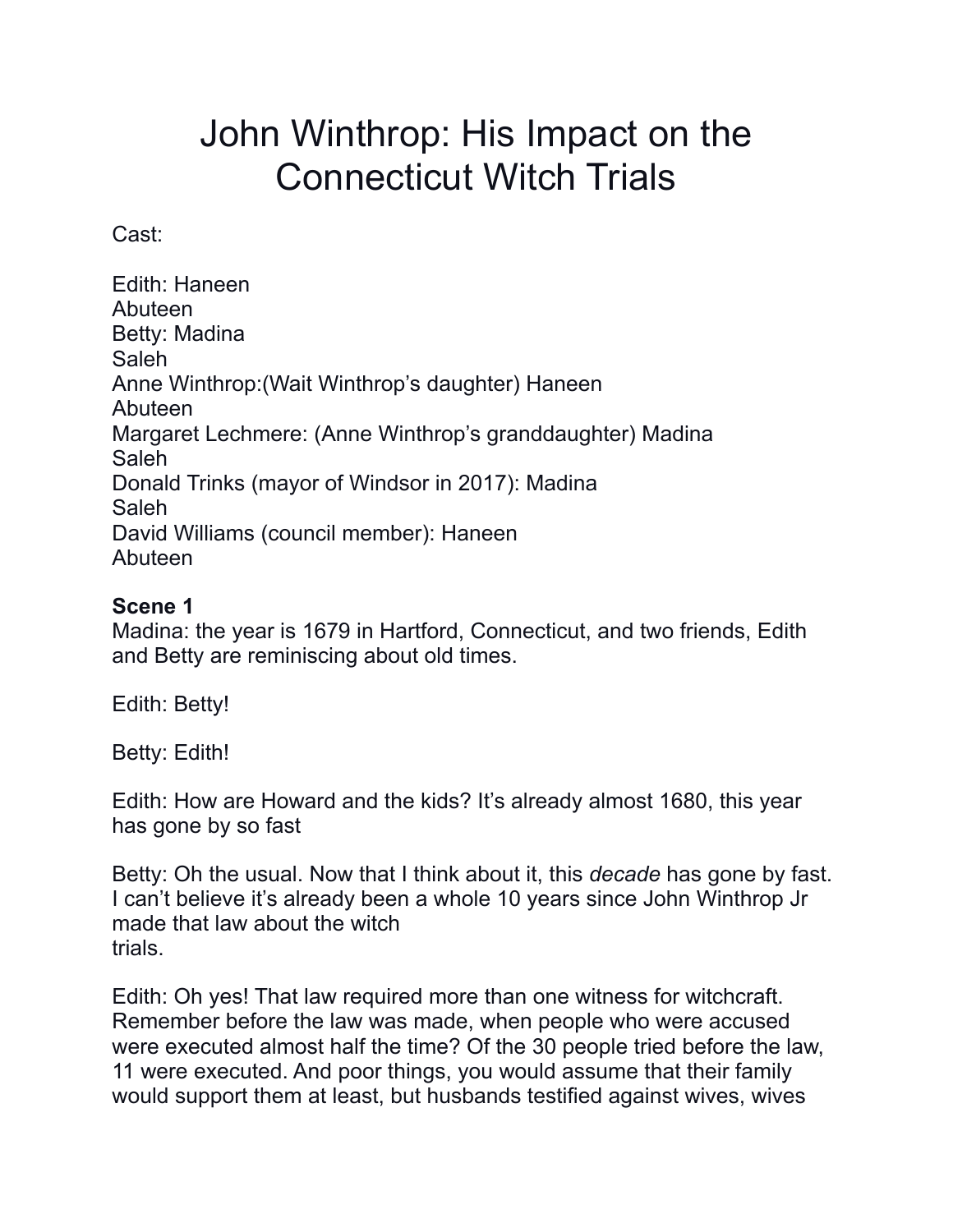testified against husbands, and children testified against parents! John Winthrop Jr. made his law and this basically stopped the trials, preventing more innocent people from being executed. This broke a barrier that most people were afraid to approach at the time. There have been no executions since 1663.

Betty: Well, the Bible does say. "Thou shalt not suffer a witch to live" and "A man also or woman that hath a familiar spirit, or that is a wizard, shall surely be put to death: they shall stone them with stones: their blood shall be upon them," which means that killing witches is a law of God that we must obey.

Edith: Betty, you know as well as I do that many of the accused and executed were innocent and were only brought to court because of a grudge or a feud, or someone wanting to kill a poor woman with no children so she doesn't inherit her husband's land, and it goes to the community instead. Fortunately, John Winthrop Jr. studied alchemy in Europe and studied folk magic for much of his life, so he was well informed and knew how difficult practicing natural magic was, which was why he questioned the flimsy evidence presented in most trials. As a result of his work, the law about witches, the Connecticut Colony's Grounds for the Examination of a Witch, now says, "Ye authors, warn jurors, etc. to not condemn suspected persons on bare presumptions without good and sufficient proofs. But if convicted of that horrid crime, to be put to death." Actual witches should be executed, just like it says in the Bible, however, it should be based on proof.

Betty: Witches have the power to destroy crops, animals, and people! Although one or two people may have been innocent, in the end, it was all for the greater good. Also, how is the evidence "flimsy"? The witches were seen muttering and talking to themselves, most likely trying to curse others! The very first accusation in New England was in 1647 when a young girl suddenly died! Her parents accused Alse Young of cursing their oncehealthy daughter. Alse was hanged. Three years later in 1650, Mary Johnson was accused of theft and she *admitted* to familiarity with the devil. Despite it being illegal, there were water tests done. People were thrown into the water and if they were witches, they would float because the pure water, which is used for baptism rejects evil. Every person that was thrown in floated!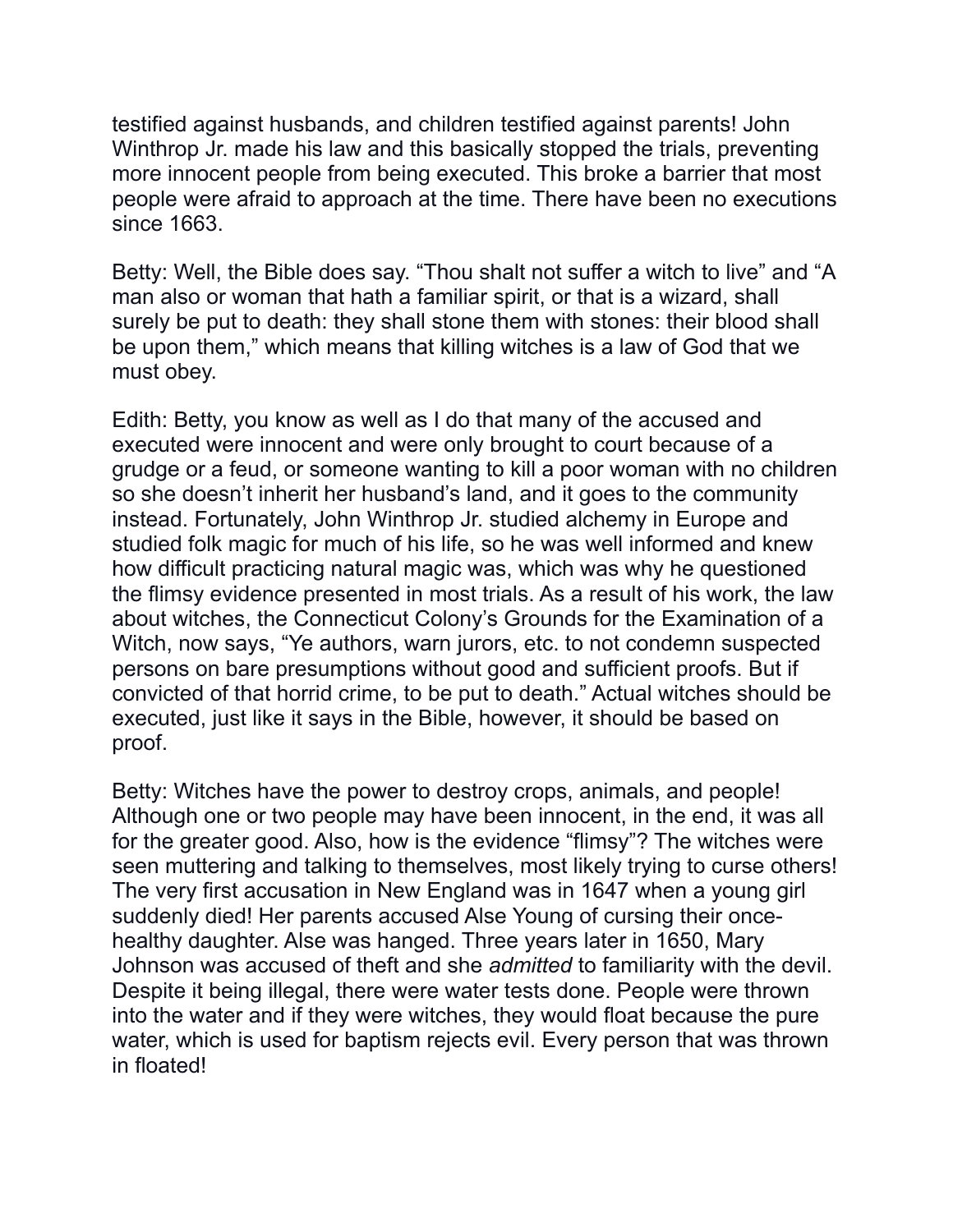## **Scene 2**

Madina: the year is 1728 in Boston, Massachusetts and John Winthrop the Younger's granddaughter, Anne Winthrop, is getting *her* daughter, Margaret, ready for bed.

Anne: Ok Margaret, it's time for bed

Margaret: Mother! You promised you'd tell me about my great grandfather John Winthrop the Younger and the Connecticut Witch Trials!

Anne: Alright, alright, but you better go to bed after this. Well, it began in 1647 when Alse Young was accused of killing a young girl through witchcraft. After Alse was hanged, hysteria spread all over Connecticut and about 30 people were tried and 11 were executed at least. They say there were more, but many court records were lost. A witch trial would begin with someone accusing another person of witchcraft to the magistrate, who would issue a warrant for the accused person, and if they were believed to be guilty they were held until the grand jury decided. Then the sheriff scheduled the guilty ones to be hanged.

Margret: What did my great grandfather have to do with this?

Anne: Your great grandfather, John Winthrop Jr. knew a lot about natural and diabolical magic. He had studied alchemy as a young law student in London and used his knowledge to help Puritans in New England. He saw science and nature as powerful forces that people overestimated and feared and believed magic and witchcraft were viewed the same. After he saw how many seemingly innocent people were executed, he decided to take action. He attended courtrooms and dismissed witchcraft charges. The trials which took place when he was out of the country were the ones where most people were sentenced to death. Your great grandfather was the governor of Connecticut in 1669, so he changed the law so that at least two witnesses were required for witchcraft. After this, the accusations decreased and executions totally stopped. After the Hartford Panic in 1662, Winthrop believed that only pacts or sealed contracts made with the devil made someone a witch and that things like crop failures or sudden deaths didn't necessarily mean witchcraft was involved.

Margaret: He was a hero! But why did people even accuse each other?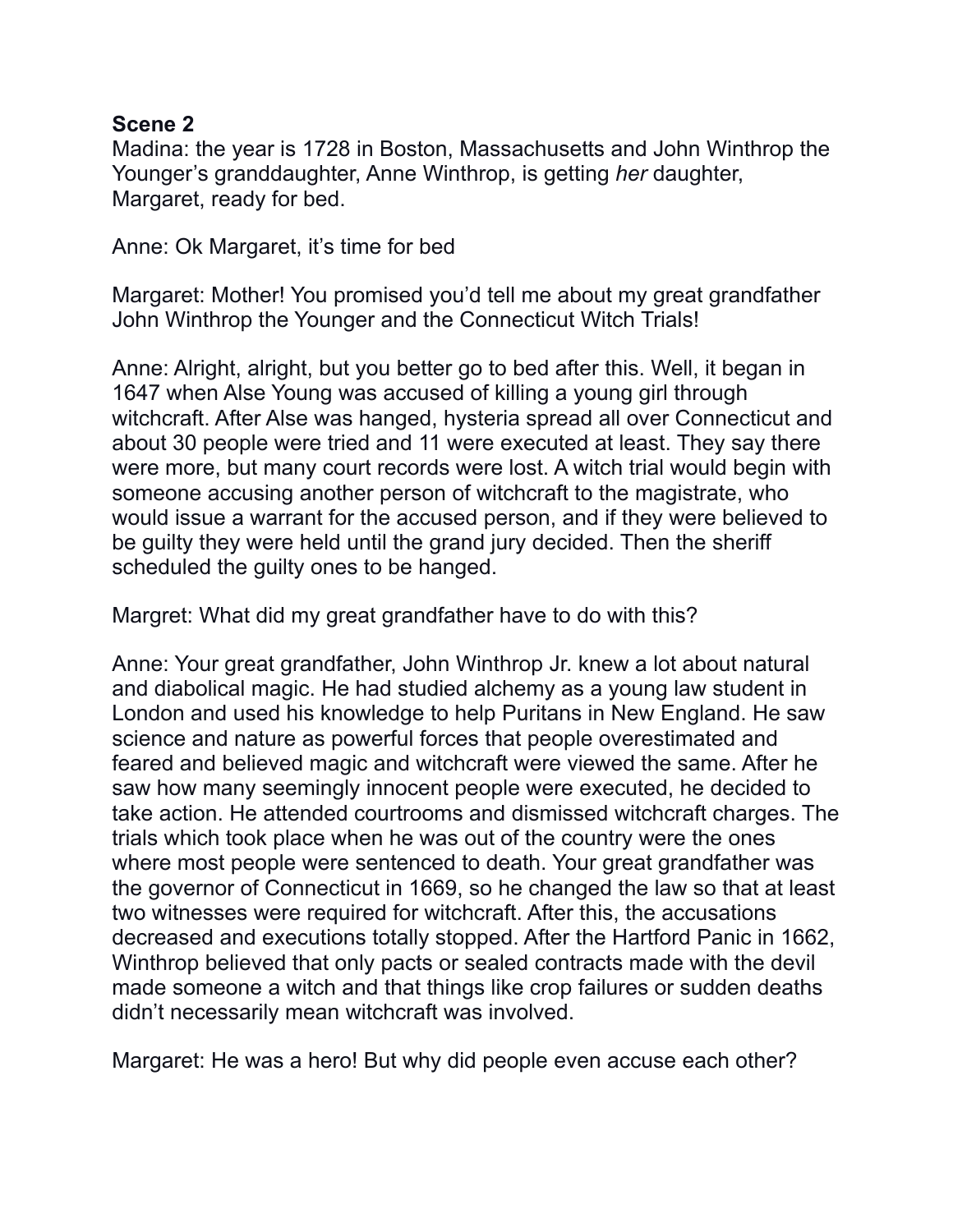Anne: There were many reasons. European settlers arrived in 1620 in the Massachusetts Bay and it was settled completely by 1650. They were Puritans and most were very religious. Puritans also settled in Connecticut, but they struggled with harsh winters, violence with the natives, famines, and epidemics. They looked for someone or something to blame and witchcraft or Satan was what they usually turned to. Witchcraft was considered as bad as murder, theft, and adultery. Witch trials had been common in Europe but this was the first trial in the colonies.

Margret: Why didn't anyone else try to stop these executions?

Anne: Many people agreed with the punishment given to the witches. An accused witch faced humiliating invasions of privacy, psychological pressure, and physical and mental pain. They were strict Puritans who justified killing these people with biblical verses. People became paranoid. John Winthrop Jr. broke through many barriers and played a huge part in ending the trials. He stood up for what he knew was right and what many other people didn't realize or were too afraid to stand up for. He was elected Governor of the Connecticut Colony and was very respected because of his father's reputation as the first governor of the Massachusetts Bay Colony. People trusted his judgment because his law didn't simply ban executions, instead, he just asked for more witnesses for an accusation to be valid. He knew that innocent people wouldn't be accused if more witnesses were required. He used his position as governor to take initiative and stop the executions.

Margret: But how did the trials actually end?

Anne: In 1663, he became involved in trials. He would personally defend the accused people and convince the judge because he had a lot of power as Governor of the Connecticut Colony. He made sure people who were accused were not executed. Then after 1669, when he made the law, the trials reduced and there were no more executions. Even though there were more accusations after this, right up to 1724, none of them went to trial. The people who were acquitted were compensated. Now it's late and you have school tomorrow. Time for bed. Goodnight Margret.

Margret: Goodnight Mother

**Scene 3:**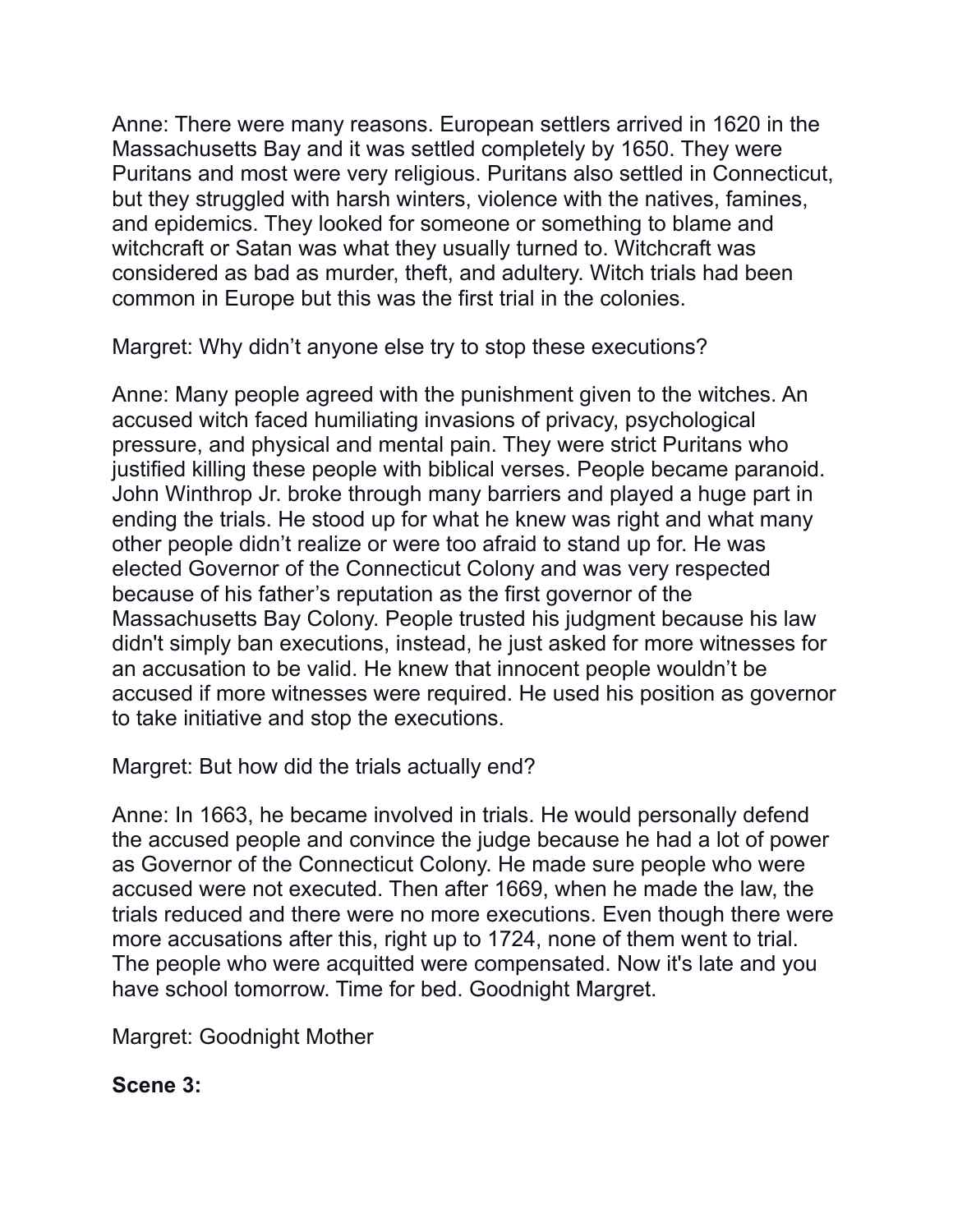Madina: the year is 2017 in Windsor, Connecticut, and Mayor Donald S. Trinks and a member of the Windsor council, David Williams are discussing the Connecticut Witch Trials.

Williams: Good morning, Mayor Trinks

Trinks: Good morning, Mr. Williams

Williams: So Alse Young and Lydia Gilbert, who were both executed for witchcraft, finally had their names cleared this year.

Trinks: Yes, and after almost four centuries. The Connecticut Witch Trials were the first Witch trials in New England, and they were followed by the famous Salem Witch Trials. However, there had been many earlier witch trials in Europe such as the Trier, the Fulda, the Basque, the Wuzberg, and the Bamburg trials. The Malleus Maleficarum in 1486 was the best-known treatise on witchcraft. It documented beliefs about witches, listed ways to identify them, and encouraged their extermination.

Williams: And the alleged witches of Connecticut were barely given a fair trial! It's hard to prove witchcraft, so they relied on biased witnesses, interrogations, float tests, and occasionally confessions - all of which are problematic. The witnesses who were brought to court were rarely on the witches' sides and the accused people's closest friends turned on them in fear of witchcraft. Interrogations were very harsh and if the accused person claimed innocence, it was assumed they were lying. The float test was inaccurate because all humans naturally float in water, so everyone floated and was told the water rejected them because they were evil! Everyone who was found guilty was hanged.

Trinks: Witchcraft accusations are still going on today in Africa and Asia, where the accusations trigger serious forms of violence, such as murder, just like the Connecticut Witch Trials. An example is in India, where women are usually accused by men who want their property and force them to abandon their lives. However, in the western world, witches today are generally treated with more respect.

Williams: There are several memorial services being arranged for the victims of the Witch Trials in June this year, 2017.